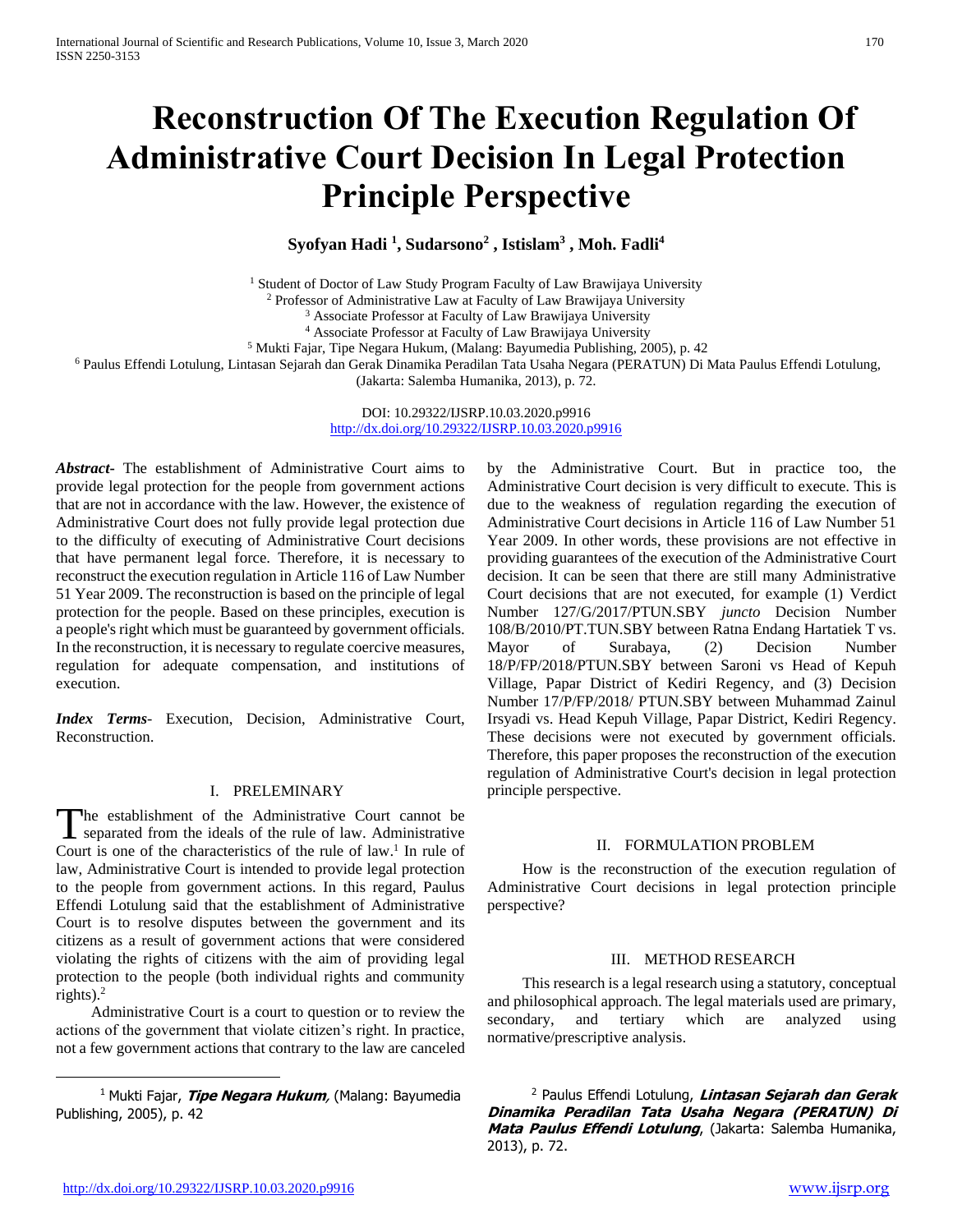#### IV. ANALYSIS

## **Problems in the Execution Regulation of Execution of Administrative Court Decisions**

 The law was established to be a guideline for the government to act and limit its actions, and at the same time as a protector/save guard for the people from the government arbitrariness. Even though the law has provided restrictions on government actions, but there are always government actions contrary with the law *(onrechtmatig)*. Therefore, in the rule of law, the people are guaranteed legal protection i.e the right to submit a review of government actions to court (judicial review). In this regard, Juli Ponce said that "...where statute ends, tyranny begins-and the only effective protection against tyranny is judicial review. Therefore, traditional administrative law is not especially interested in good administrative decisions but in the judicial review of illegal decisions, to protect citizens against public arbitrariness..."<sup>3</sup>

In order to provide legal protection, Administrative Court was established as one of the executor of judicial power. The existence of the Administrative Court is closely related to the principle of the rule of law guaranteed in Article 1 paragraph (3) of the Constitution of the Republic of Indonesia Year 1945 and the effort to provide legal protection to the people. The people are given the right to review government decisions. However, the principle of legal protection has a meaning if there is a guarantee that the government executes Administrative Court decision that have permanent legal force. The guarantee of the execution of the Administrative Court decision is not included in Article 116 of Law Number 51 Year 2009, so that the Administrative Court decision is very difficult to execute. Therefore, the existence of Administrative Court is not fully as an instrument of legal protection to the people. This condition certainly raises legal uncertainty in the implementation of government and development.<sup>4</sup>

 According to the author there are some weaknesses in the regulation of the execution of Administrative Court decision in Article 116 of Law Number 51 Year 2009, namely as follows:

- a. Article 116 of Law Number 51 Year 200 gives an authority of Government to execute Administrative Court decisions themselves, so that there are no executing institutions as in the case of criminal and civil court decisions.
- b. The time to declare an invalid administrative decision does not have legal force in Article 116 paragraph (2) and paragraph (3) is too long.
- c. The time to declare an invalid administrative decision does not have legal force in Article 116 paragraph (2) and paragraph (3) is too long.
- d. There are no implementing regulations regarding the imposition of coercive measures, specifically regarding the about coercive fines (*dwangsom*)
- e. The regulation regarding the submission of a report on the non-executing of an Administrative Court decision to the President and to a representative body in article 116 paragraph (4) is not compelling because it is not

3 Juli Ponce, **Good Administration and Administrative Procedure**, (Indiana Journal of Global Legal Studies, Volume 12 Issue 2, 2005), p. 554.

accompanied by legal consequences if it is not implemented.

f. The absence of criminal sanctions for government officials who do not carry out Administrative Court decisions.

## **Reconstruction of Execution Regulation of Administrative Court Decision in the Perspective of Legal Protection Principles**

 Weakness in the regulation of Article 116 of Law Number 51 Year 2009 causes there are Administrative Court decisions is not executed by government officials. That condition has negative legal implications for legal protection for the people. Therefore, the execution regulation in Article 116 of Law Number 51 Year 2009 need to be reconstructed. The reconstruction is based on the principle of legal protection as the main legal principle with the following characteristics:

- 1. The execution of the Administrative Court decision is a right for the people given by the Administrative Court decision. Therefore, repressive legal protection must be redefined, so that it contains the right of people who have been harmed by the actions/decisions of government officials, to sue the people to Administrative Court and the right of execution for the people whose claim was granted by the Administrative Court decision.
- 2. Execution regulation of Administrative Court decision must be based on legal principles aimed at upholding the principles of legal protection for the people, such as the principle of *res judicata pro veritate habetur,* the principle, the principle of justice, and the principle of legal certainty.
- 3. Execution regulation of Administrative Court decision must be in accordance with the principles of forming legislation such as the principle of clear norm formulation, the principle of consistency, and the principle can be implemented.
- Execution regulation of Administrative Court decisions must be regulated to provide guarantees to people to obtain their rights and guarantee that government officials will carry out what is required by Administrative Court decisions. Therefore, regulation regarding coercive measures are urgently needed, including the imposition of criminal sanctions as *ultimum remedium*.
- 5. Regulation regarding the provision of adequate and fair compensation in accordance with the losses suffered by people.

 Based on these five concepts, the reconstruction of the execution regulation of Administrative Court includes the following matters: (1) The legal strength of the administrative decision that was canceled by the Administrative Court; (2) Models of automatic execution and non-automatic execution; (3) The timeframe for the head of the court to order the government official to execute; (4) Imposition of coercive measures i.e coercive fines and/or administrative sanctions; (5) Announcement in the local print mass media; (6) Reporting to the President; (7)

<sup>4</sup> Supandi, **Kepatuhan Pejabat Dalam Menaati Putusan Pengadilan Tata Usaha Negara**, (Medan: Disertasi Program Pascasarjana Universitas Sumatera Utara, 2005), p. 266.

 $\overline{a}$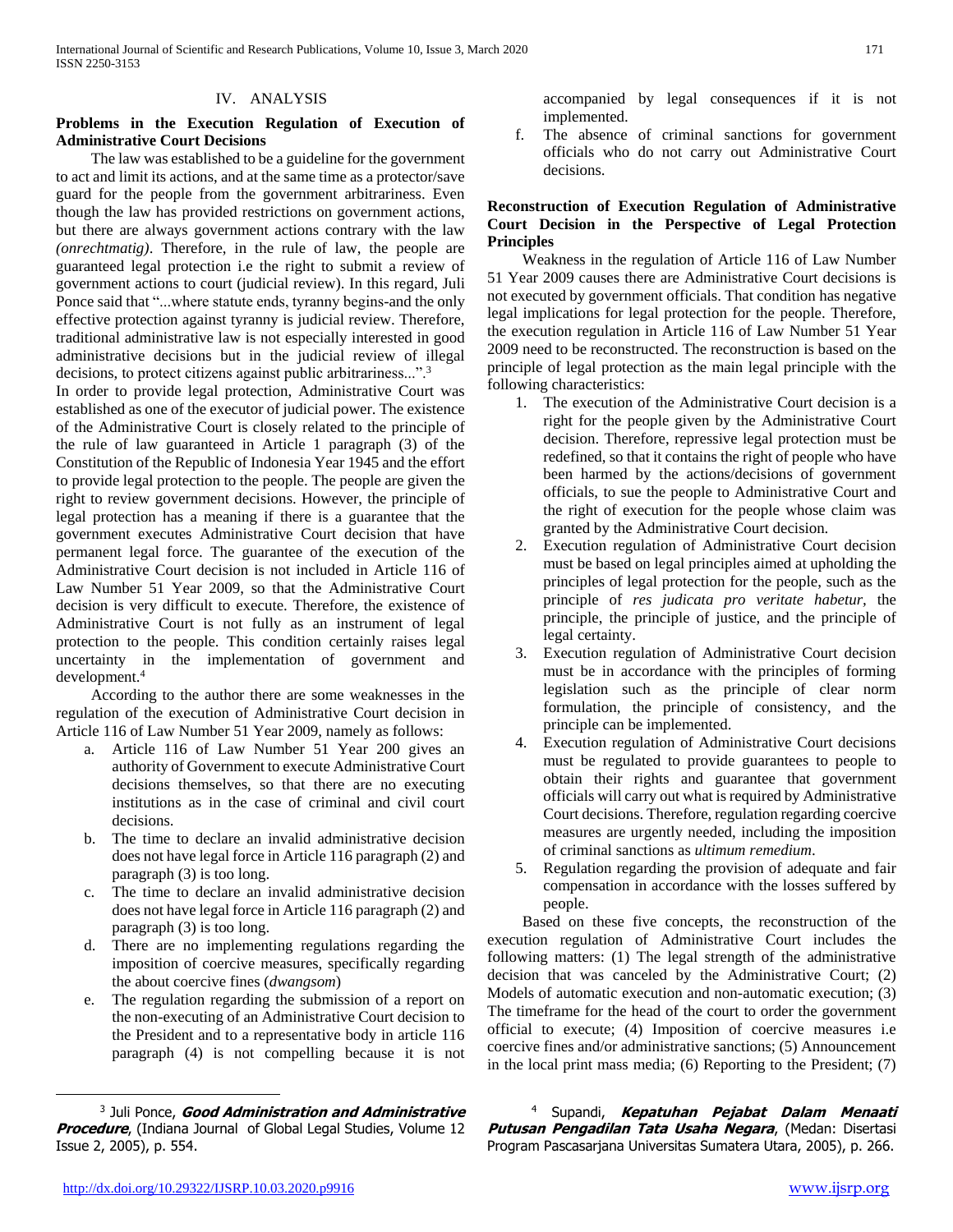Amount of compensation; (8) Guarantees for the people to obtain executions after coercive measures were made; (9) Model of execution of Administrative Court decisions whose authority is regulated in Law Number 30 Year 2014; (10) The need for criminal sanctions; and (11) An execution agency should be formed in certain cases. The results of the reconstruction are as follows:

1. The canceled administrative decision has no binding legal force since *inkracht* of Administrative Court decision.

The canceled administrative decision has no binding legal force since the Administrative Court decision has permanent legal binding (*inkracht van gewijsde*)*.* Administrative Court's decision that *inkracht van gewijsde* has binding legal force. Supposedly, an administrative decision that was canceled has no binding legal force since the decision of the Administrative Court is *inkracht*.

2. Obligations for government officials to execute Administrative Court decisions in Article 97 paragraph (9) letter a, letter b, and letter c, paragraph (10) and paragraph (11) within a period of 10 days

There is no more automatic execution, so all Administrative Court decisions that require/punish government officials must be executed. In addition, the time period is shortened to 10 days to provide legal protection for the people.

> 3. The chairman of the court must order the government official to execute after the plaintiff submits the application no later than 5 days

To provide legal certainty as a characteristic of the theory of the rule of law in a formal aspect, it is necessary to provide a period of time.

4. Government officials who do not execute Administrative Court decisions in Article 97 paragraph (9) letter a, letter b, and letter c, paragraph (10) and paragraph (11) are subject to coercive measures i.e *dwangsom* and/or administrative sanctions. The coercive measures was imposed on the person of the official

Imposition of *dwangsom* (coercive fines) not to government agencies, but personally to officials who do not carry out Administrative Court decisions. This is very closely related to the official fault (*faute de personele*), not function's fault (*faute de service*), because the non-execution of the Administrative Court decision was caused by the personal mistake of the official concerned. The non-execution of an administrative court decision by a government official can be categorized as an act of maladministration as determined in Article 1 number 3 of Law Number 37 Year 2008 namely to ignore or neglect its legal obligations. On the one hand, if *dwangsom* is applied to officials personally, it will facilitate its execution, because if *dwangsom* is charged to government agencies it will cause its own problems, because payments must be in accordance with state financial management procedures.

5. The coercive fines determined in the decision by amount of Rp. 100,000,-.

In the dictum of decision, the Administrative Court also imposed a cutting of official salary as guarantee of coercive fines payment. In addition, the provisions of coercive fines in the Civil Procedure Code apply automatically (*mutatis mutandis*).

6. Forms of administrative sanctions, authorized officials, and sanctions for officials who do not apply administrative sanctions.

The form of administrative sanctions for government officials are (a) Temporary termination by obtaining office rights; (b) Temporary termination without obtaining office rights; and/or (c) Permanent termination from office without obtaining office rights. In addition, officials who do not impose sanctions are also given sanctions.

> 7. Announcement on print media, online mass media, Administrative Court website or website of representative institutions

To ensuring the execution of Administrative Court decision, announcements are not only limited to print media, but also need to make announcements online that can be accessed by everyone on the Administrative Court website, the representative body website, and etc.

8. The President must follow up on the report of the Head of the court within 10 days. In addition, there are sanctions for officials who do not carry out the President's order.

Regulation regarding the time period for the President to follow up on the report of the head of the Administrative Court are very necessary, so that it does not depend solely on the President's judgment. In addition, it is necessary to impose sanctions for the President if he does not carry out his obligations or there are also sanctions for officials who do not carry out the President's order.

9. The higher-ranking official is obliged to execute the Administrative Court decision if the official still does not execute even though all forced efforts have been made.

It is intended that the execution of the Administrative Court decision has an edge. Thus, justice and legal certainty for the people will be guaranteed.

- 10. The enactment, automatically (*mutatis mutandis*), of the regulation of the execution of Administrative Court decision in this Law and the provisions in the Civil Procedure Code of the Administrative Court authority regulated in Law Number 30 Year 2014.
- 11. Compensation is determined according to factual conditions by Administrative Court. The government is also required to budget compensation in the budget planning, both in state budget planning and local budget planning.
- 12. Optimizing the role of bailiffs as an execution agency for the execution of Administrative Court decisions related to compensation, coercive fines (*dwangsom*), and unlawful acts by the government.

# V. CONCLUSION

 The execution of Administrative Court decision has been regulated in Article 116 of Law Number 51 Year 2009. However, the article has weaknesses, the execution time is too long, there is no mechanism for applying coercive measures, and other weaknesses. This makes, the Administrative Court decision is very difficult to execute, so it is not in accordance with the principles of legal protection. Therefore, the article needs to be reconstructed based on the principle of legal protection, where the execution is